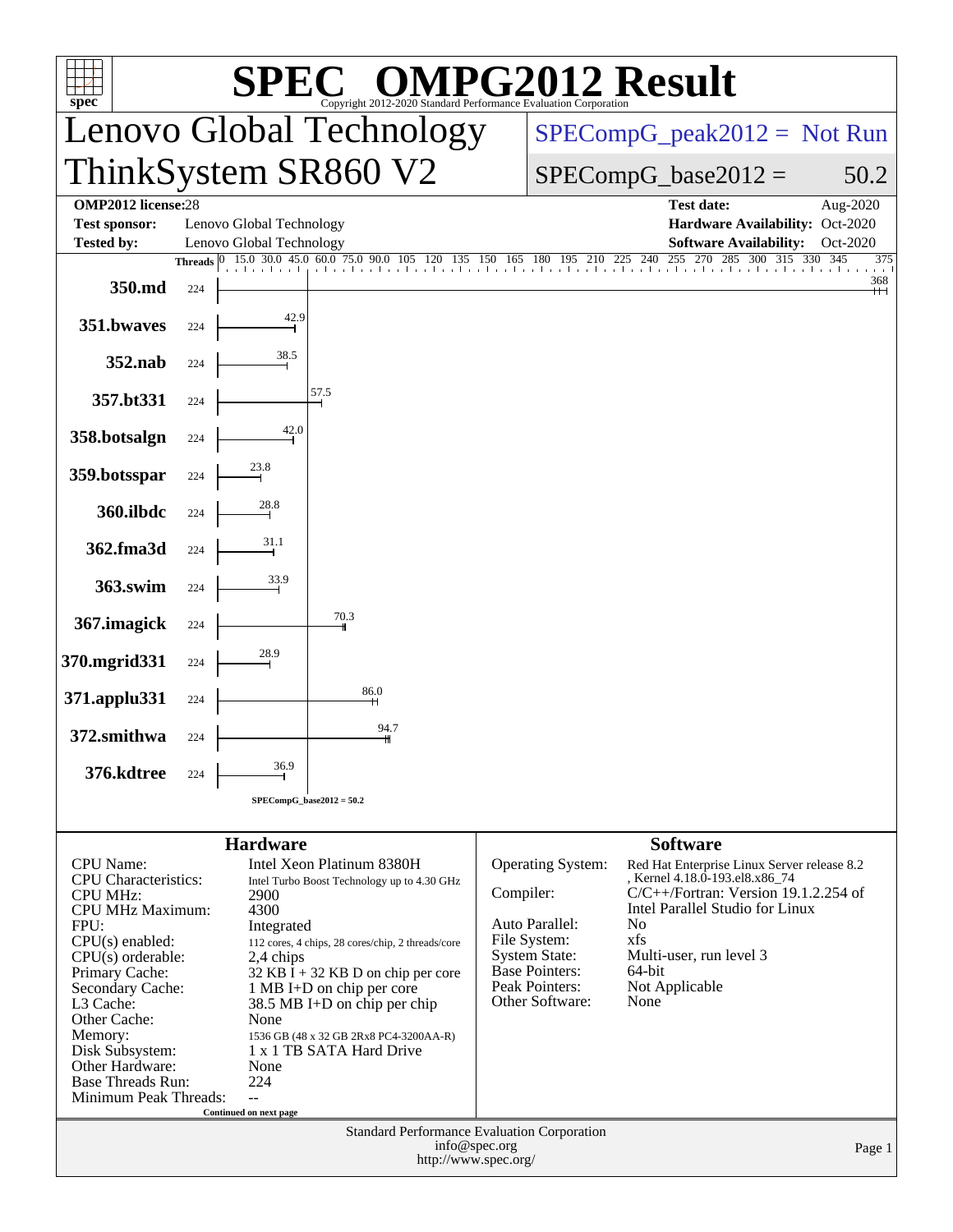

## Lenovo Global Technology ThinkSystem SR860 V2

[SPECompG\\_peak2012 =](http://www.spec.org/auto/omp2012/Docs/result-fields.html#SPECompGpeak2012) Not Run

### $SPECompG_base2012 = 50.2$  $SPECompG_base2012 = 50.2$

**[OMP2012 license:](http://www.spec.org/auto/omp2012/Docs/result-fields.html#OMP2012license)**28 **[Test date:](http://www.spec.org/auto/omp2012/Docs/result-fields.html#Testdate)** Aug-2020

**[Test sponsor:](http://www.spec.org/auto/omp2012/Docs/result-fields.html#Testsponsor)** Lenovo Global Technology **[Hardware Availability:](http://www.spec.org/auto/omp2012/Docs/result-fields.html#HardwareAvailability)** Oct-2020

**[Tested by:](http://www.spec.org/auto/omp2012/Docs/result-fields.html#Testedby)** Lenovo Global Technology **[Software Availability:](http://www.spec.org/auto/omp2012/Docs/result-fields.html#SoftwareAvailability)** Oct-2020

[Maximum Peak Threads:](http://www.spec.org/auto/omp2012/Docs/result-fields.html#MaximumPeakThreads) --

**[Results Table](http://www.spec.org/auto/omp2012/Docs/result-fields.html#ResultsTable)**

|                          | <b>Base</b> |                                                                                                                                                                                                                                                                                                                                                                                                                                                                                                                                                                                                                                                                                                                                                                                                                                                                                |       |                |             |                                                    |                                       |                        | <b>Peak</b> |              |  |                |  |              |  |                |  |              |  |
|--------------------------|-------------|--------------------------------------------------------------------------------------------------------------------------------------------------------------------------------------------------------------------------------------------------------------------------------------------------------------------------------------------------------------------------------------------------------------------------------------------------------------------------------------------------------------------------------------------------------------------------------------------------------------------------------------------------------------------------------------------------------------------------------------------------------------------------------------------------------------------------------------------------------------------------------|-------|----------------|-------------|----------------------------------------------------|---------------------------------------|------------------------|-------------|--------------|--|----------------|--|--------------|--|----------------|--|--------------|--|
| <b>Benchmark</b>         |             | <b>Threads</b> Seconds                                                                                                                                                                                                                                                                                                                                                                                                                                                                                                                                                                                                                                                                                                                                                                                                                                                         | Ratio | <b>Seconds</b> | Ratio       | Seconds                                            | Ratio                                 | <b>Threads Seconds</b> |             | <b>Ratio</b> |  | <b>Seconds</b> |  | <b>Ratio</b> |  | <b>Seconds</b> |  | <b>Ratio</b> |  |
| 350.md                   | 224         | 12.5                                                                                                                                                                                                                                                                                                                                                                                                                                                                                                                                                                                                                                                                                                                                                                                                                                                                           | 371   | 12.7           | 365         | 12.6                                               | 368                                   |                        |             |              |  |                |  |              |  |                |  |              |  |
| 351.bwayes               | 224         | 105                                                                                                                                                                                                                                                                                                                                                                                                                                                                                                                                                                                                                                                                                                                                                                                                                                                                            | 43.0  | 106            | 42.7        | 106                                                | 42.9                                  |                        |             |              |  |                |  |              |  |                |  |              |  |
| $352$ .nab               | 224         | 101                                                                                                                                                                                                                                                                                                                                                                                                                                                                                                                                                                                                                                                                                                                                                                                                                                                                            | 38.5  | 101            | 38.4        | 101                                                | 38.5                                  |                        |             |              |  |                |  |              |  |                |  |              |  |
| 357.bt331                | 224         | 82.5                                                                                                                                                                                                                                                                                                                                                                                                                                                                                                                                                                                                                                                                                                                                                                                                                                                                           | 57.5  | 82.4           | 57.5        | 82.2                                               | 57.7                                  |                        |             |              |  |                |  |              |  |                |  |              |  |
| 358.botsalgn             | 224         | 104                                                                                                                                                                                                                                                                                                                                                                                                                                                                                                                                                                                                                                                                                                                                                                                                                                                                            | 42.0  | 104            | 42.0        | 104                                                | 41.8                                  |                        |             |              |  |                |  |              |  |                |  |              |  |
| $ 359 \text{.}$ botsspar | 224         | 221                                                                                                                                                                                                                                                                                                                                                                                                                                                                                                                                                                                                                                                                                                                                                                                                                                                                            | 23.8  | 220            | 23.9        | 221                                                | 23.7                                  |                        |             |              |  |                |  |              |  |                |  |              |  |
| $360$ .ilbdc             | 224         | 124                                                                                                                                                                                                                                                                                                                                                                                                                                                                                                                                                                                                                                                                                                                                                                                                                                                                            | 28.7  | 123            | 28.8        | 124                                                | 28.8                                  |                        |             |              |  |                |  |              |  |                |  |              |  |
| 362.fma3d                | 224         | 123                                                                                                                                                                                                                                                                                                                                                                                                                                                                                                                                                                                                                                                                                                                                                                                                                                                                            | 30.9  | 122            | 31.1        | 122                                                | 31.2                                  |                        |             |              |  |                |  |              |  |                |  |              |  |
| 363.swim                 | 224         | 134                                                                                                                                                                                                                                                                                                                                                                                                                                                                                                                                                                                                                                                                                                                                                                                                                                                                            | 33.8  | 134            | <b>33.9</b> | 133                                                | 34.0                                  |                        |             |              |  |                |  |              |  |                |  |              |  |
| $367$ . imagick          | 224         | 98.9                                                                                                                                                                                                                                                                                                                                                                                                                                                                                                                                                                                                                                                                                                                                                                                                                                                                           | 71.1  | 101            | 69.5        | 99.9                                               | 70.3                                  |                        |             |              |  |                |  |              |  |                |  |              |  |
| $ 370 \text{.mgrid}331$  | 224         | 153                                                                                                                                                                                                                                                                                                                                                                                                                                                                                                                                                                                                                                                                                                                                                                                                                                                                            | 28.9  | 153            | 28.9        | 153                                                | 28.8                                  |                        |             |              |  |                |  |              |  |                |  |              |  |
| 371.applu331             | 224         | 70.7                                                                                                                                                                                                                                                                                                                                                                                                                                                                                                                                                                                                                                                                                                                                                                                                                                                                           | 85.8  | 68.4           | 88.6        | 70.5                                               | 86.0                                  |                        |             |              |  |                |  |              |  |                |  |              |  |
| 372.smithwa              | 224         | 57.6                                                                                                                                                                                                                                                                                                                                                                                                                                                                                                                                                                                                                                                                                                                                                                                                                                                                           | 93.1  | 56.0           | 95.6        | 56.6                                               | 94.7                                  |                        |             |              |  |                |  |              |  |                |  |              |  |
| 376.kdtree               | 224         | 122                                                                                                                                                                                                                                                                                                                                                                                                                                                                                                                                                                                                                                                                                                                                                                                                                                                                            | 36.9  | 122            | 37.0        | 122                                                | 36.7                                  |                        |             |              |  |                |  |              |  |                |  |              |  |
|                          |             | Results appear in the order in which they were run. Bold underlined text indicates a median measurement.                                                                                                                                                                                                                                                                                                                                                                                                                                                                                                                                                                                                                                                                                                                                                                       |       |                |             |                                                    |                                       |                        |             |              |  |                |  |              |  |                |  |              |  |
|                          | caution.)   | Revision 563 of 2016-06-10 (097295389cf6073d8c3b03fa376740a5)<br>running on Narvi-SIT Thu Aug 13 22:51:30 2020<br>This section contains SUT (System Under Test) info as seen by<br>some common utilities.<br>http://www.spec.org/omp2012/Docs/config.html#sysinfo<br>From /proc/cpuinfo<br>model name: $Intel(R)$ Xeon(R) Platinum 8380H CPU @ 2.90GHz<br>4 "physical id"s (chips)<br>224 "processors"<br>cores, siblings (Caution: counting these is hw and system dependent.<br>following excerpts from /proc/cpuinfo might not be reliable. Use with<br>cpu cores : 28<br>siblings : 56<br>physical 0: cores 0 1 2 3 4 5 6 8 9 10 11 12 13 14 16 17 18 19 20 21 22 24<br>25 26 27 28 29 30<br>physical 1: cores 0 1 2 3 4 5 6 8 9 10 11 12 13 14 16 17 18 19 20 21 22 24<br>25 26 27 28 29 30<br>physical 2: cores 0 1 2 3 4 5 6 8 9 10 11 12 13 14 16 17 18 19 20 21 22 24 |       |                |             | To remove or add to this section, see:             |                                       |                        |             |              |  |                |  |              |  | The            |  |              |  |
|                          |             | 25 26 27 28 29 30                                                                                                                                                                                                                                                                                                                                                                                                                                                                                                                                                                                                                                                                                                                                                                                                                                                              |       |                |             |                                                    | Continued on next page                |                        |             |              |  |                |  |              |  |                |  |              |  |
|                          |             |                                                                                                                                                                                                                                                                                                                                                                                                                                                                                                                                                                                                                                                                                                                                                                                                                                                                                |       |                |             | <b>Standard Performance Evaluation Corporation</b> | info@spec.org<br>http://www.spec.org/ |                        |             |              |  |                |  |              |  |                |  | Page 2       |  |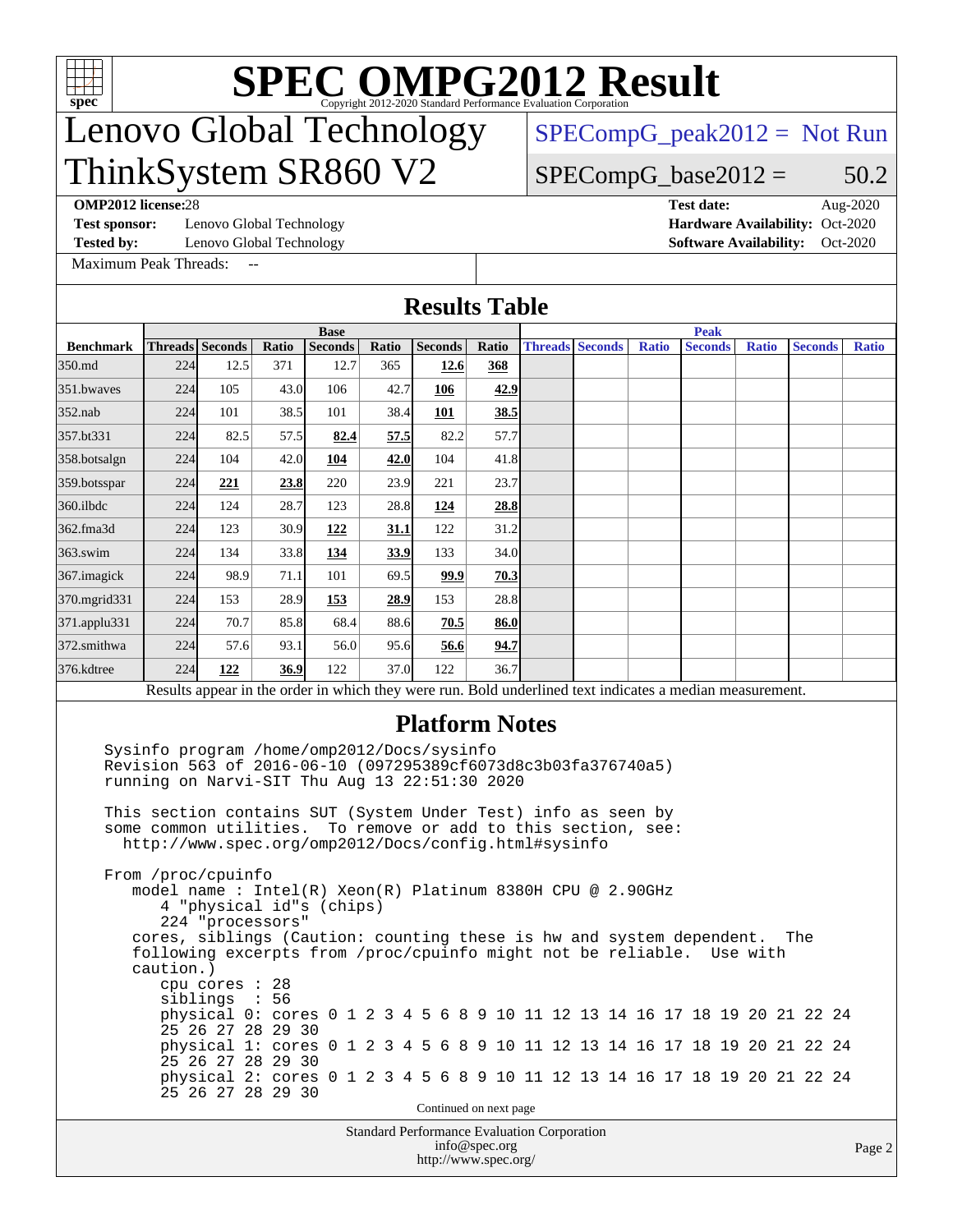

Lenovo Global Technology ThinkSystem SR860 V2

[SPECompG\\_peak2012 =](http://www.spec.org/auto/omp2012/Docs/result-fields.html#SPECompGpeak2012) Not Run

 $SPECompG_base2012 = 50.2$  $SPECompG_base2012 = 50.2$ 

**[Test sponsor:](http://www.spec.org/auto/omp2012/Docs/result-fields.html#Testsponsor)** Lenovo Global Technology **[Hardware Availability:](http://www.spec.org/auto/omp2012/Docs/result-fields.html#HardwareAvailability)** Oct-2020 **[Tested by:](http://www.spec.org/auto/omp2012/Docs/result-fields.html#Testedby)** Lenovo Global Technology **[Software Availability:](http://www.spec.org/auto/omp2012/Docs/result-fields.html#SoftwareAvailability)** Oct-2020

**[OMP2012 license:](http://www.spec.org/auto/omp2012/Docs/result-fields.html#OMP2012license)**28 **[Test date:](http://www.spec.org/auto/omp2012/Docs/result-fields.html#Testdate)** Aug-2020

#### **[Platform Notes \(Continued\)](http://www.spec.org/auto/omp2012/Docs/result-fields.html#PlatformNotes)**

 physical 3: cores 0 1 2 3 4 5 6 8 9 10 11 12 13 14 16 17 18 19 20 21 22 24 25 26 27 28 29 30 cache size : 39424 KB From /proc/meminfo<br>MemTotal: 1584435456 kB HugePages\_Total: 0<br>Hugepagesize: 2048 kB Hugepagesize: From /etc/\*release\* /etc/\*version\* os-release: NAME="Red Hat Enterprise Linux" VERSION="8.2 (Ootpa)" ID="rhel" ID\_LIKE="fedora" VERSION\_ID="8.2" PLATFORM\_ID="platform:el8" PRETTY\_NAME="Red Hat Enterprise Linux 8.2 (Ootpa)" ANSI\_COLOR="0;31" redhat-release: Red Hat Enterprise Linux release 8.2 (Ootpa) system-release: Red Hat Enterprise Linux release 8.2 (Ootpa) system-release-cpe: cpe:/o:redhat:enterprise\_linux:8.2:ga uname -a: Linux Narvi-SIT 4.18.0-193.el8.x86\_64 #1 SMP Fri Mar 27 14:35:58 UTC 2020 x86\_64 x86\_64 x86\_64 GNU/Linux run-level 3 Aug 13 21:14 SPEC is set to: /home/omp2012 Filesystem Type Size Used Avail Use% Mounted on<br>
/dev/mapper/rhel-home xfs 178G 40G 138G 23% /home /dev/mapper/rhel-home xfs Additional information from dmidecode: Warning: Use caution when you interpret this section. The 'dmidecode' program reads system data which is "intended to allow hardware to be accurately determined", but the intent may not be met, as there are frequent changes to hardware, firmware, and the "DMTF SMBIOS" standard. BIOS Lenovo M5E103H-1.00 06/24/2020 Memory: 48x Samsung M393A4G43AB3-CWE 32 GB 2 rank 3200 MT/s (End of data from sysinfo program) **[General Notes](http://www.spec.org/auto/omp2012/Docs/result-fields.html#GeneralNotes)** ============================================== General OMP Library Settings<br>ENV KMP AFFINITY = gra

| ENV KMP BLOCKTIME | = infinite<br>Continued on next page |  |
|-------------------|--------------------------------------|--|
|                   |                                      |  |
|                   |                                      |  |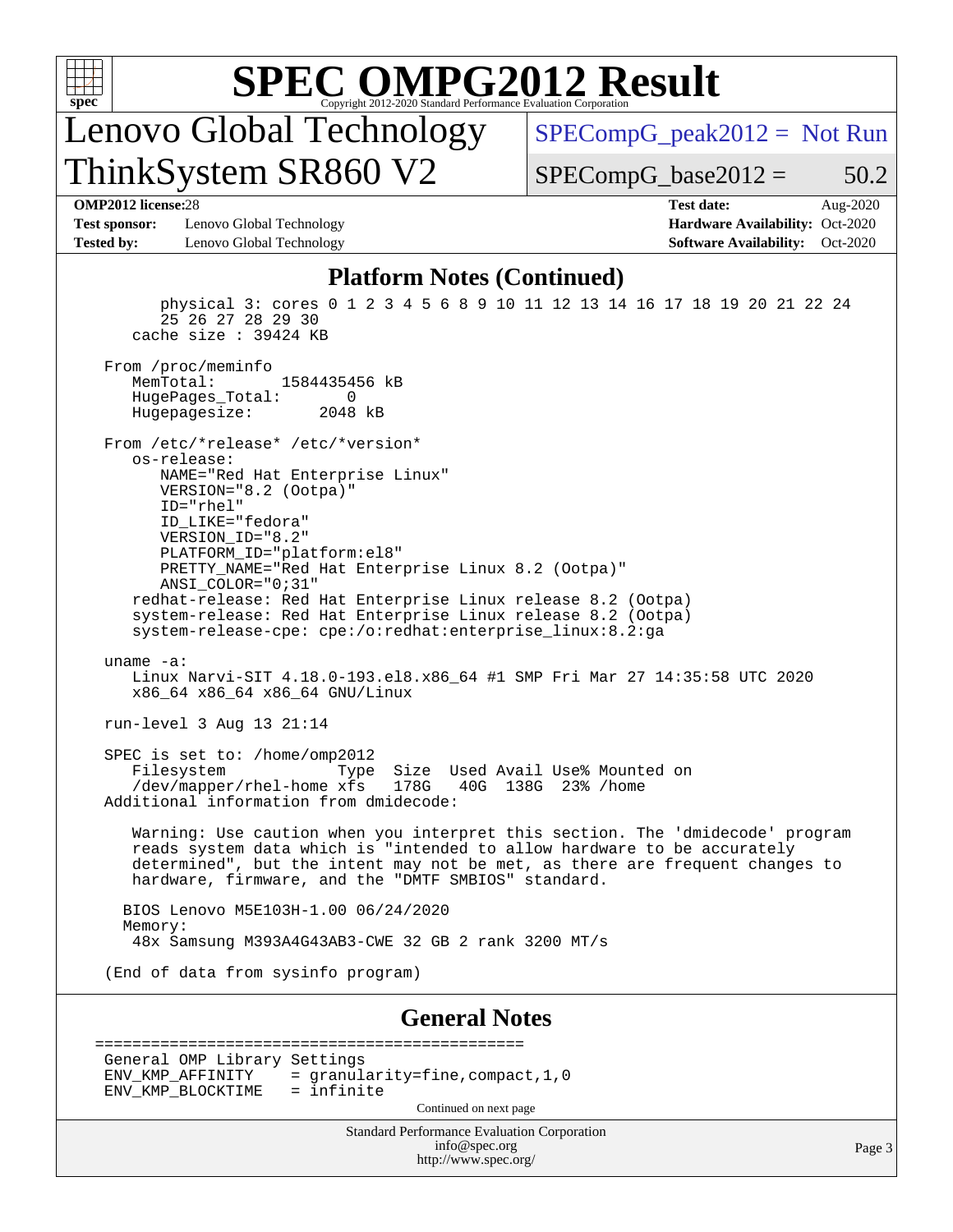

## Lenovo Global Technology ThinkSystem SR860 V2

 $SPECompG_peak2012 = Not Run$  $SPECompG_peak2012 = Not Run$ 

 $SPECompG_base2012 = 50.2$  $SPECompG_base2012 = 50.2$ 

**[Test sponsor:](http://www.spec.org/auto/omp2012/Docs/result-fields.html#Testsponsor)** Lenovo Global Technology **[Hardware Availability:](http://www.spec.org/auto/omp2012/Docs/result-fields.html#HardwareAvailability)** Oct-2020 **[Tested by:](http://www.spec.org/auto/omp2012/Docs/result-fields.html#Testedby)** Lenovo Global Technology **[Software Availability:](http://www.spec.org/auto/omp2012/Docs/result-fields.html#SoftwareAvailability)** Oct-2020

**[OMP2012 license:](http://www.spec.org/auto/omp2012/Docs/result-fields.html#OMP2012license)**28 **[Test date:](http://www.spec.org/auto/omp2012/Docs/result-fields.html#Testdate)** Aug-2020

#### **[General Notes \(Continued\)](http://www.spec.org/auto/omp2012/Docs/result-fields.html#GeneralNotes)**

 ENV\_KMP\_LIBRARY = turnaround ENV\_KMP\_DETERMINISTIC\_REDUCTION = TRUE ENV\_KMP\_STACKSIZE = 256M ENV\_OMP\_MAX\_ACTIVE\_LEVELS = 1  $END\_OMP\_THREADS$  = 224<br>ENV OMP WAIT POLICY = PASSIVE ENV\_OMP\_WAIT\_POLICY ENV OMP SCHEDULE = staic ENV\_OMP\_DYNAMIC = FALSE ENV\_OMP\_PROC\_BIND = master

============================================== BIOS Setting notes: Choose Operating Mode set to Maximum Performance SNC = Enabled

#### ==============================================

 Yes: The test sponsor attests, as of date of publication, the CVE-2017-5754 (Meltdown) is mitigated in the system as tested and documented. Yes: The test sponsor attests, as of date of publication, the CVE-2017-5753 (Spectre variant 1) is mitigated in the system as tested and documented. Yes: The test sponsor attests, as of date of publication, that CVE-2017-5754 (Spectre variant 2) is mitigated in the system as tested and documented.

### **[Base Compiler Invocation](http://www.spec.org/auto/omp2012/Docs/result-fields.html#BaseCompilerInvocation)**

[C benchmarks](http://www.spec.org/auto/omp2012/Docs/result-fields.html#Cbenchmarks): [icc](http://www.spec.org/omp2012/results/res2020q4/omp2012-20200917-00194.flags.html#user_CCbase_intel_icc_a87c68a857bc5ec5362391a49d3a37a6)

[C++ benchmarks:](http://www.spec.org/auto/omp2012/Docs/result-fields.html#CXXbenchmarks) [icpc](http://www.spec.org/omp2012/results/res2020q4/omp2012-20200917-00194.flags.html#user_CXXbase_intel_icpc_2d899f8d163502b12eb4a60069f80c1c)

[Fortran benchmarks](http://www.spec.org/auto/omp2012/Docs/result-fields.html#Fortranbenchmarks): [ifort](http://www.spec.org/omp2012/results/res2020q4/omp2012-20200917-00194.flags.html#user_FCbase_intel_ifort_8a5e5e06b19a251bdeaf8fdab5d62f20)

### **[Base Portability Flags](http://www.spec.org/auto/omp2012/Docs/result-fields.html#BasePortabilityFlags)**

 350.md: [-FR](http://www.spec.org/omp2012/results/res2020q4/omp2012-20200917-00194.flags.html#user_baseFPORTABILITY350_md_f-FR) 357.bt331: [-mcmodel=medium](http://www.spec.org/omp2012/results/res2020q4/omp2012-20200917-00194.flags.html#user_baseFPORTABILITY357_bt331_f-mcmodel_3a41622424bdd074c4f0f2d2f224c7e5) 363.swim: [-mcmodel=medium](http://www.spec.org/omp2012/results/res2020q4/omp2012-20200917-00194.flags.html#user_baseFPORTABILITY363_swim_f-mcmodel_3a41622424bdd074c4f0f2d2f224c7e5) 367.imagick: [-std=c99](http://www.spec.org/omp2012/results/res2020q4/omp2012-20200917-00194.flags.html#user_baseCPORTABILITY367_imagick_f-std_2ec6533b6e06f1c4a6c9b78d9e9cde24)

> Standard Performance Evaluation Corporation [info@spec.org](mailto:info@spec.org) <http://www.spec.org/>